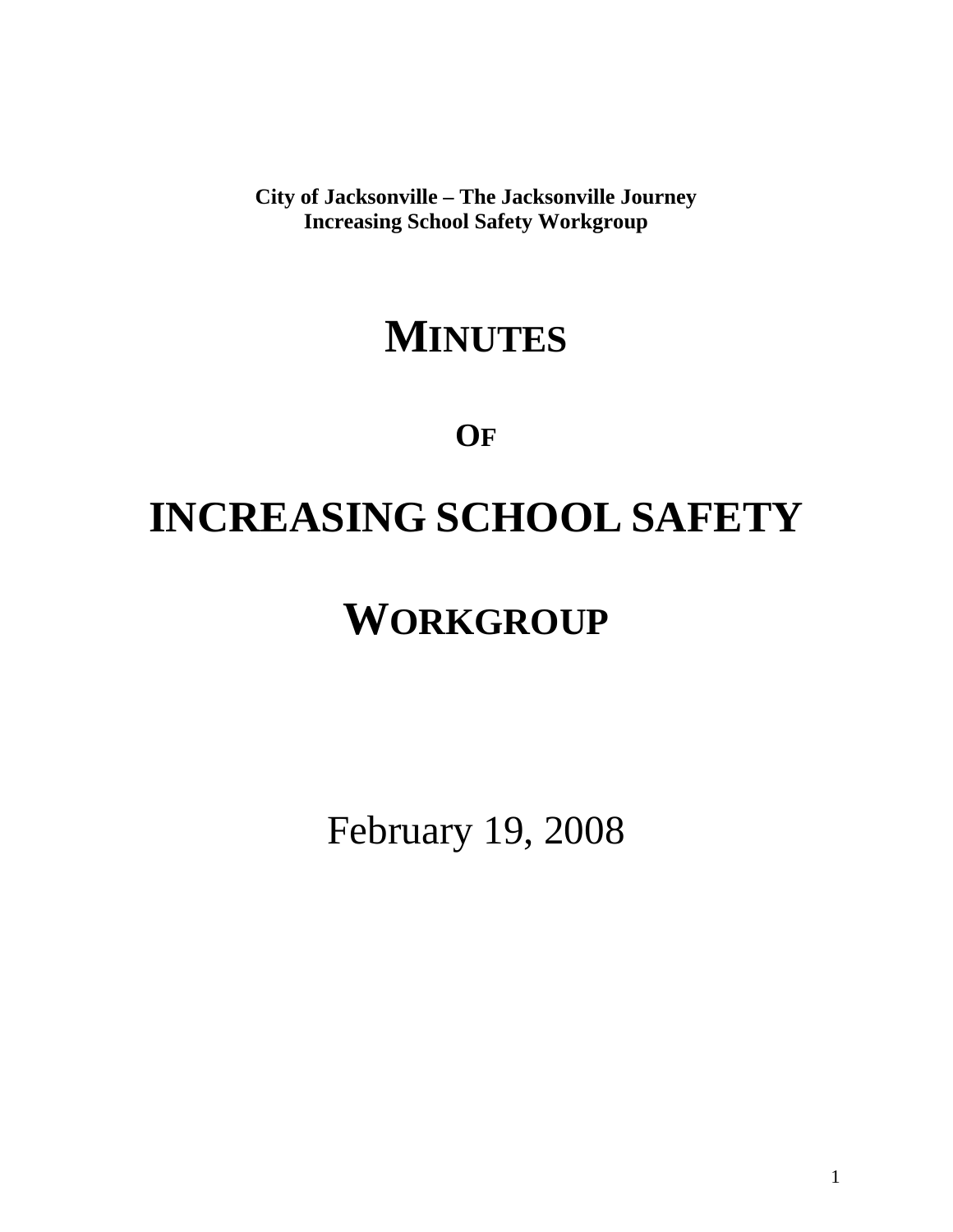#### **The Jacksonville Journey – Increasing School Safety**

#### **Workgroup**

#### **February 19, 2008**

#### **3:00 p.m.**

PROCEEDINGS before the Jacksonville Journey –Increasing School Safety Workgroup held on Tuesday, February 19, 2008, at Edward Ball Building, 8<sup>th</sup> Floor – 214 N. Hogan Street, Jacksonville, Duval County, Florida, commencing at approximately 3:00 p.m.

Increasing School Safety Workgroup

Joseph "Joe" Henry, Chair

Paul Perez, Member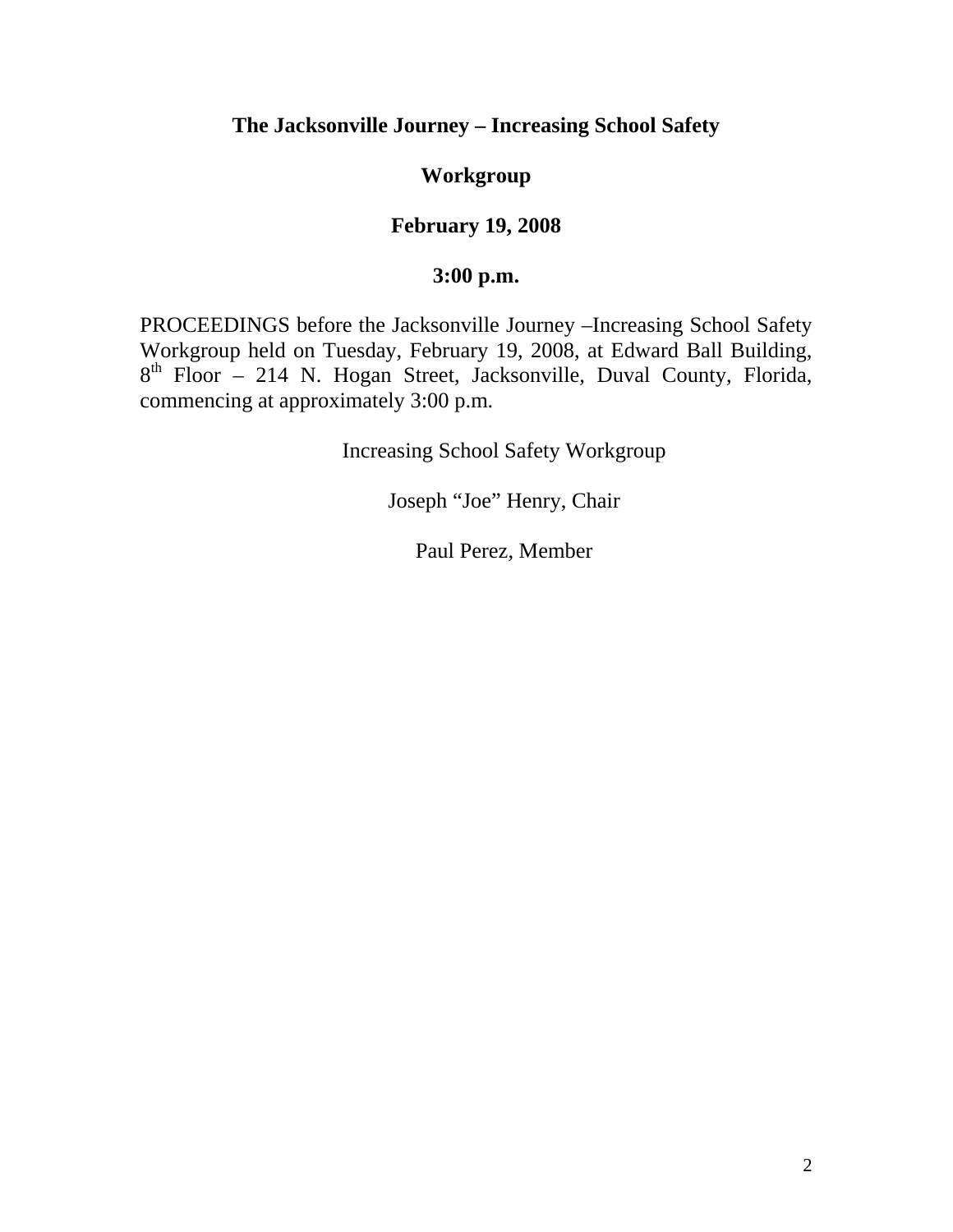#### **APPEARANCES**

#### **COMMITTEE CHAIR & MEMBERS:**

JOSEPH "JOE" HENRY, Chair PAUL PEREZ, Member

**STAFF**: MISTY SKIPPER DANA OSNAC

**GUEST SPEAKER**: DR. WALTER HARRIS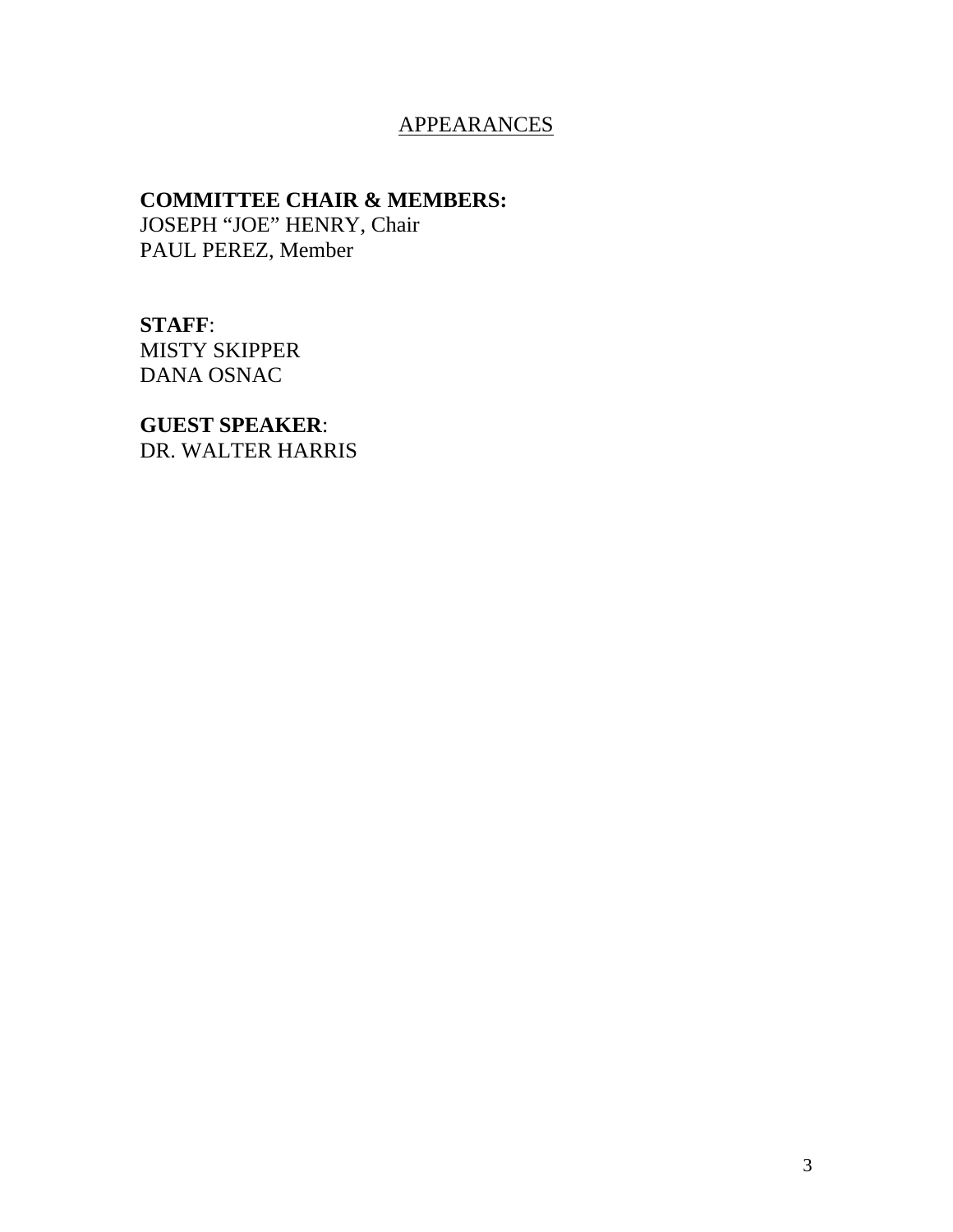### **PROCEEDINGS**

February 19, 2008

Increasing School Safety 3:00 p.m.

**Call to Order and Comments.**the meeting to order at 3:00 p.m.

**Purpose of Meeting**. Chairman Henry began the meeting by introducing guest speaker, Dr. Walter Harris, of the Regional Unit of Florida who is a former principal in Duval County and a former school superintendent in Birmingham, Alabama. In both roles he worked to improve safety conditions in schools.

The workgroup discussed a potential plan to work with school officials, school safety officers, JSO representative and/or others deemed necessary to review existing school safety plans for three Duval County Public Schools to include one high school, one middle school and one elementary school. The review would include examination and recommendations on installation of video monitors, metal detectors, and other technology, visitor policies, School Safety Officer roles and responsibilities, and special events planning and security.

Joe Henry suggested that the schools selected be like: Northwestern Middle School, St. Clair Evans Elementary, Moncrief Elementary, and/or Raines Senior High School. Ms. Skipper recommended considering schools located in areas across the community and distributed a packet on

4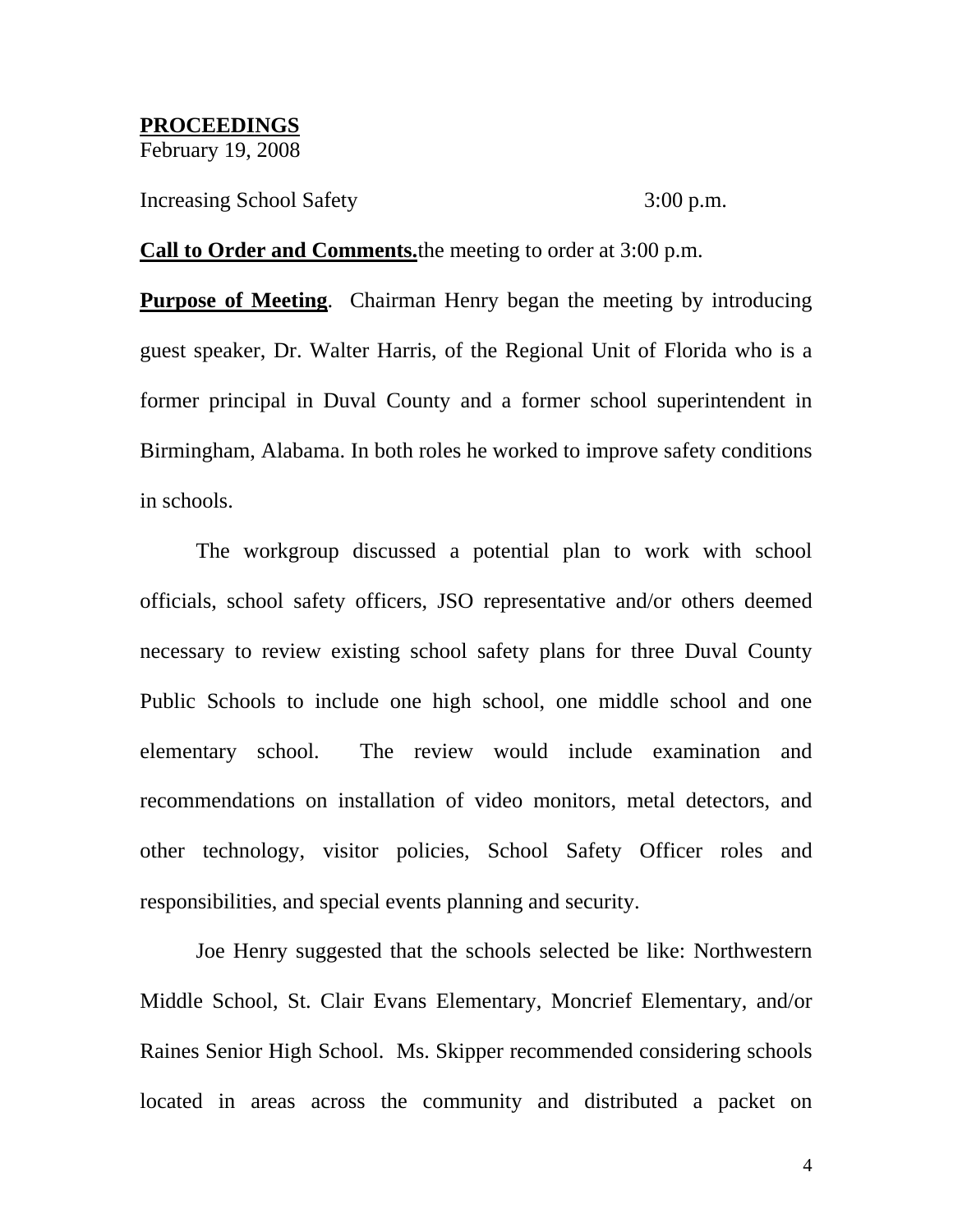information of Duval County Public Schools "Zero Tolerance Offenses" that occurred in 2005 thru 2007.

Dr. Harris stated that rules should be articulated to students and parents and school officials should be accountable to the student for enforcing such rules. He went on to state that the reason why he was able to achieve great success as a Principal was that he enforced the rules and regulations student code of conduct by taking part in the enforcement process through such activities as monitoring the hallways for tardy students and enforcing the guidelines for students breaking the rules. School officials are responsible for being effective in this respect. Joe Henry agreed.

Ms. Skipper went over the list and suggested that the workgroup focus not only on bad schools, but also those which are enforcing the school's rules.

Joe Henry stated that there is no standard enforcement protocol for schools and more police should be hired. As an example, Mr. Henry stated that Raines Senior High School should have and enforce a protocol for how to sponsor special events and visitors on school grounds. He recommended a program for each individual school with the focus on prevention, intervention and enforcement.

Paul Perez asked, "Should the school safety plan include every

5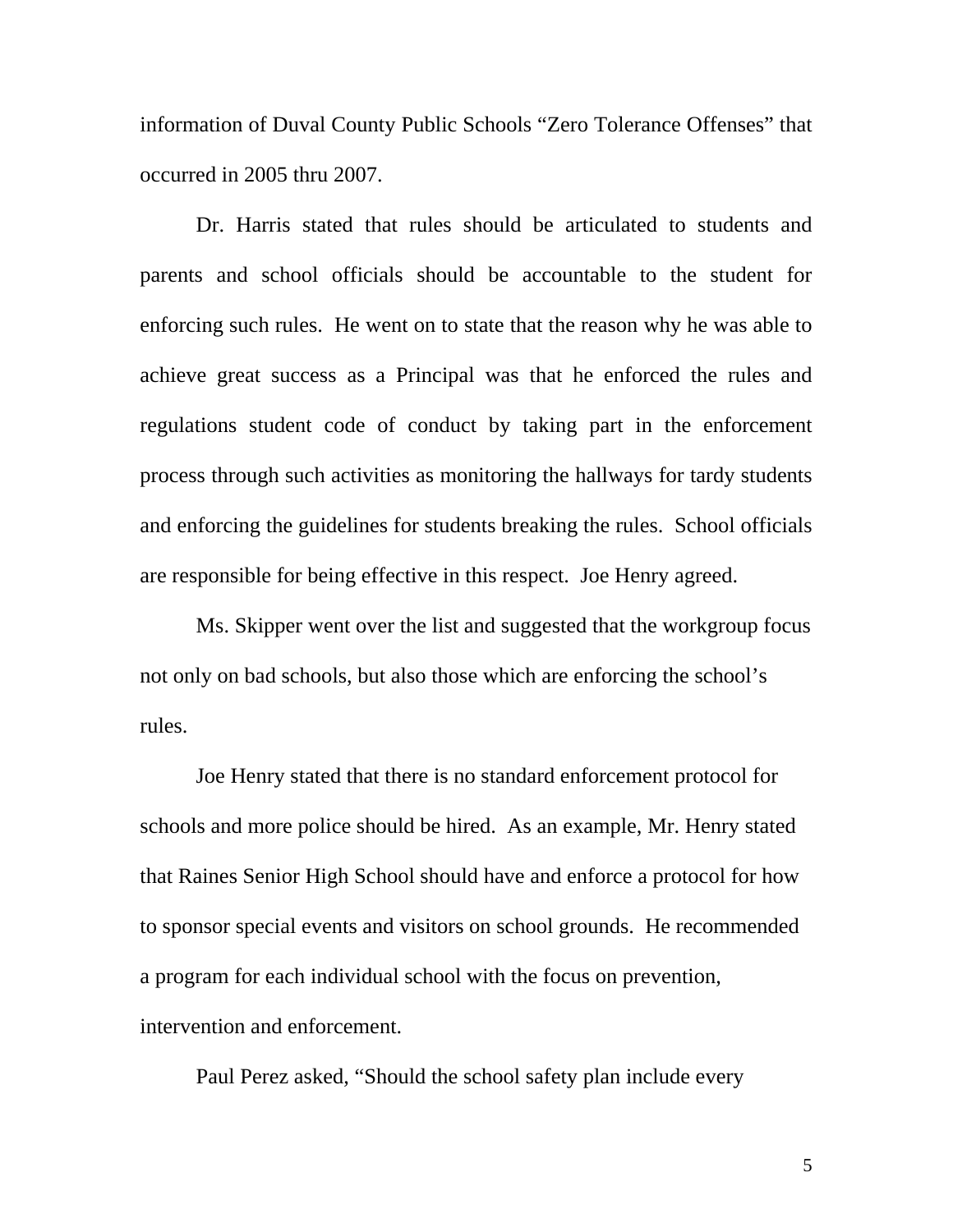school?"

Joe Henry stated, "yes, because after Columbine, schools came up with a plan to have special code to alert school officials when rules are broken."

Mr. Perez suggested that the workgroup select a specific school, share this with the school administration, and then get in touch with other schools to see what principals could do as an option. Per Mr. Perez, not all schools have the same problem. All agreed that all schools do not have the same problem. Mr. Perez stated that each school should have a briefing relative to their school's particular issues.

Dr. Harris stated that the key to anything is enforcing and implementing safety policy and practices in school. Schools need authority to enforce the importance of what needs to be done to improve the school's safety.

Mr. Perez asks that schools provide the workgroup with school safety and security for review. School Resource Officers (SRO's) he said need to become more professional and know their roles and responsibilities.

All parties agree that there should be an assembly to craft a training program to educate school officials, parents and students on the enforcement laws relating to assaults on school officials. All incidents in schools should

6